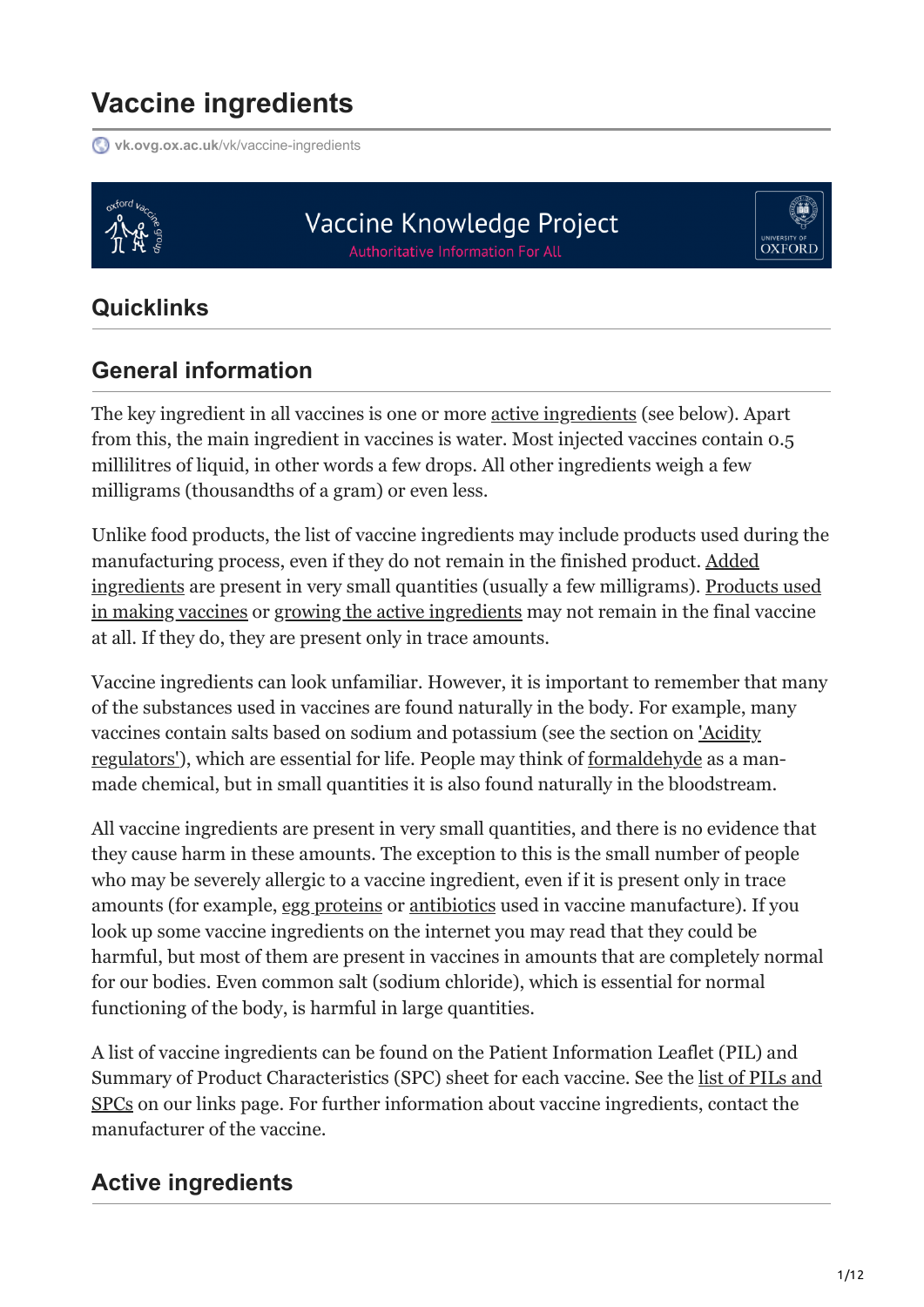These are the parts of the vaccine made from viruses or bacteria (also called 'antigens'). They challenge the immune system so that it makes antibodies to fight the disease (see our animation on ['How do vaccines work?'\)](https://vk.ovg.ox.ac.uk/vk/how-do-vaccines-work). Vaccines contain tiny quantities of active ingredients – just a few micrograms (millionths of a gram) per vaccine. To give some idea of how small these quantities are, one paracetamol tablet contains 500 milligrams of the drug. This is several thousand times more than the quantity of the active ingredient you would find in most vaccines. Hundreds of thousands of individual vaccines could be made from a single teaspoon of active ingredient.

Some vaccines contain whole bacteria or viruses. In these cases the bacteria or viruses will either be severely weakened (attenuated) so that they cannot cause disease in healthy people, or killed altogether (inactivated). Many vaccines contain only parts of viruses or bacteria, usually proteins or sugars from the surface. These stimulate the immune system but cannot cause disease. See our page on ['Types of vaccine'](https://vk.ovg.ox.ac.uk/vk/types-of-vaccine).

Compared with the number of viruses and bacteria in the environment that our bodies have to deal with every day, the amount of active ingredient in a vaccine is very small indeed. Most bacterial vaccines contain just a few proteins or sugars from the relevant bacterium. By contrast it is estimated that 100 trillion bacteria live on the skin of the average human being, each of them containing many thousands of proteins which constantly challenge our immune systems.

A few vaccines in the UK schedule are made using recombinant DNA technology. Only one vaccine used in the UK contains genetically modified organisms (GMOs).

## **Added ingredients**

These are products such as aluminium salts that help to improve the immune response to vaccines, or products that act as preservatives and stabilisers (for example, gelatine or human serum albumin). These are listed on vaccine information leaflets as 'excipients' (inactive ingredients). Like vaccines, most of the medicines we use also contain excipients.

## **Aluminium, an adjuvant**

Many vaccines contain aluminium salts such as aluminium hydroxide, aluminium phosphate or potassium aluminium sulphate. They act as adjuvants, strengthening and lengthening the immune response to the vaccine. Aluminium salts appear to slow down the release of the active ingredient from the vaccine once it is injected, and stimulate the immune system to respond to the vaccine. They also absorb protein well, and stop the proteins in the vaccine sticking to the walls of a container during storage.

Aluminium is the most common metal in the earth's crust and we are exposed to it all the time. It reacts with other elements to form aluminium salts, and small amounts of these are found naturally in almost all foods and drinking water, as well as in breast milk and in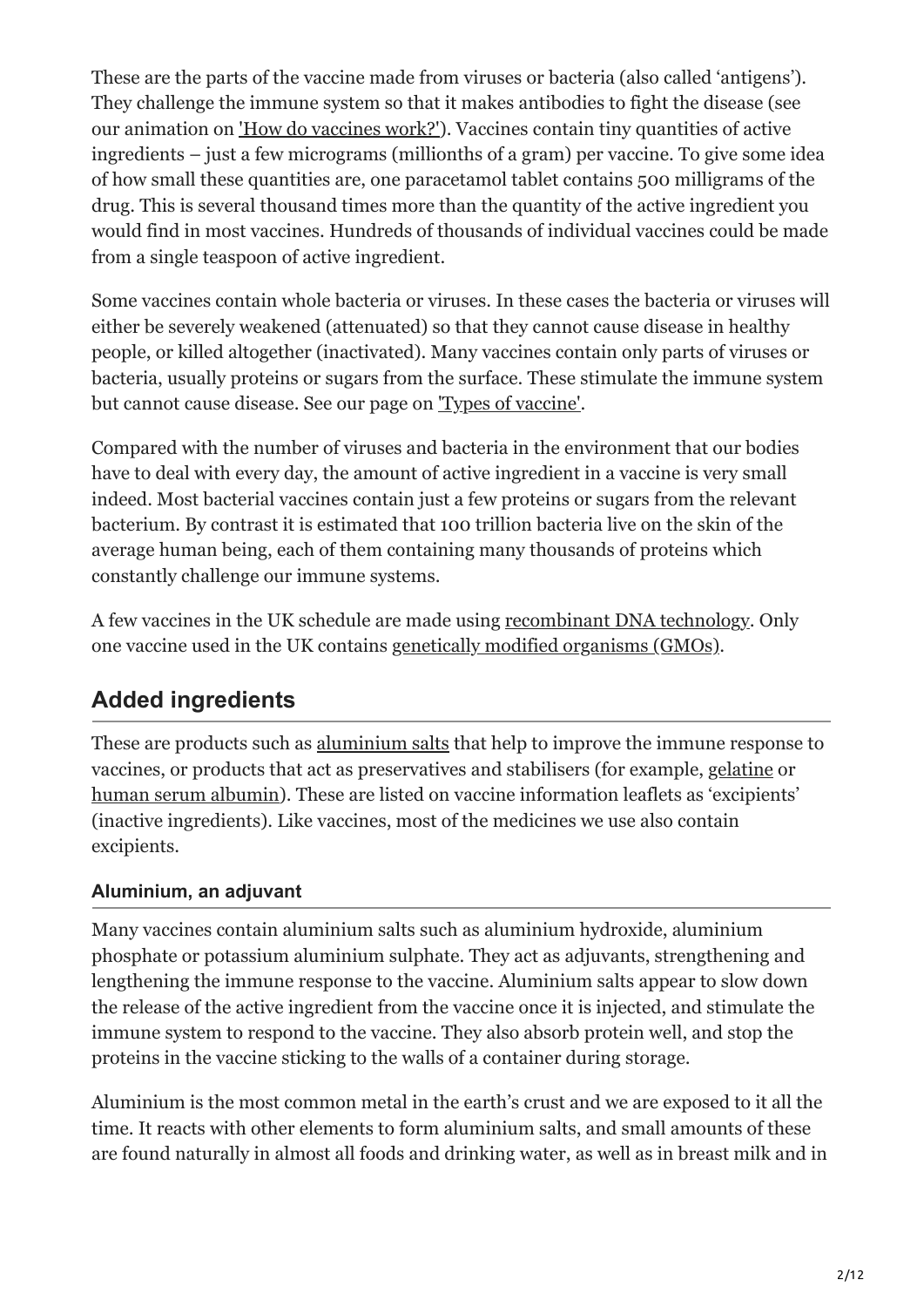formula milk for babies. Aluminium salts are used as food additives (for example in bread and cakes) and in drugs such as antacids, and aluminium is widely used in food packaging.

Aluminium is not used by the body. Any aluminium absorbed from food or other sources is gradually eliminated through the kidneys. Babies are born with aluminium already present in their bodies, probably from the mother's blood. Over time, small amounts of the aluminium from food, drink and other sources do accumulate in the body, but this is [not believed to pose a significant risk to health \(see for example this UK research from](https://www.ncbi.nlm.nih.gov/pubmed/15152306) 2004  $\mathbb{F}$ . The view of most experts is that there is currently no convincing evidence that exposure to everyday levels of aluminium in any form increases the risks of Alzheimer's disease, genetic damage or cancer.

The amount of aluminium present in vaccines is small - less than 2 milligrams of the salts, and less than a milligram of actual aluminium. In the UK, the highest dose of aluminium that babies receive in one go from vaccines is just under 1.5 milligrams (from the 6-in-1, PCV and MenB vaccines at 8 weeks and 16 weeks). A [study from 2011](https://www.ncbi.nlm.nih.gov/pubmed/22001122.1)  $\mathbb{F}$  modelled the impact of aluminium from diet and vaccines in infants, and concluded that the total amount of aluminium absorbed from both sources was likely to be less than the weekly [safe intake level. A s](https://www.ncbi.nlm.nih.gov/pubmed/28919482)[tudy from 2002](https://www.ncbi.nlm.nih.gov/pubmed/12184359.1)  $\sigma$  [drew similar conclusions. A study published in](https://www.ncbi.nlm.nih.gov/pubmed/28919482) March 2018  $\sqrt{3}$  took samples of blood and hair from 85 babies and measured their levels of aluminium. These levels varied considerably, but researchers did not find any correlation between aluminium levels in blood or hair and the estimated amount of aluminium that the babies had received from vaccines.

Vaccines that contain aluminium are associated with more redness and hardness at the injection site than other vaccines. Rarely, aluminium adjuvants may cause small itchy lumps (granulomas) to form at the injection site. A [2014 Swedish study](https://www.ncbi.nlm.nih.gov/pubmed/24752308)  $\mathbb{F}$  found that this happened in a small number of children (fewer than 1 in 100) after vaccination with the 5in-1 vaccine (Infanrix) and pneumococcal vaccine (Prevenar). Granulomas are not dangerous but can be irritating and last for months or even years. The study found that children with granulomas often developed an aluminium contact allergy. However, most children recovered from their symptoms.

Aluminium salts are found in these vaccines used routinely in the UK. The exact amounts of aluminium per dose are listed for each vaccine:

- [6-in-1 vaccine:](https://vk.ovg.ox.ac.uk/vk/6-in-1-vaccine) Infanrix Hexa (0.82 milligrams)
- [PCV \(pneumococcal conjugate vaccine\)](https://vk.ovg.ox.ac.uk/vk/pcv): Prevenar 13 (0.125 milligrams)
- [MenB vaccine](https://vk.ovg.ox.ac.uk/vk/menb-vaccine): Bexsero (0.5 milligrams)
- [Pre-school Booster vaccines](https://vk.ovg.ox.ac.uk/vk/pre-school-booster): Repevax (0.33 milligrams), Infanrix IPV (0.5) milligrams) and Boostrix-IPV (0.5 milligrams)
- [HPV vaccine](https://vk.ovg.ox.ac.uk/vk/hpv-vaccine): Gardasil (0.225 milligrams)
- [Teenage Booster vaccine](https://vk.ovg.ox.ac.uk/vk/teenage-booster-vaccine): Revaxis (0.35 milligrams)
- [HepB vaccine](https://vk.ovg.ox.ac.uk/vk/hepatitis-b-vaccine): HBVaxPro (0.25 to 0.5 milligrams, depending on which version of HBVaxPro is given)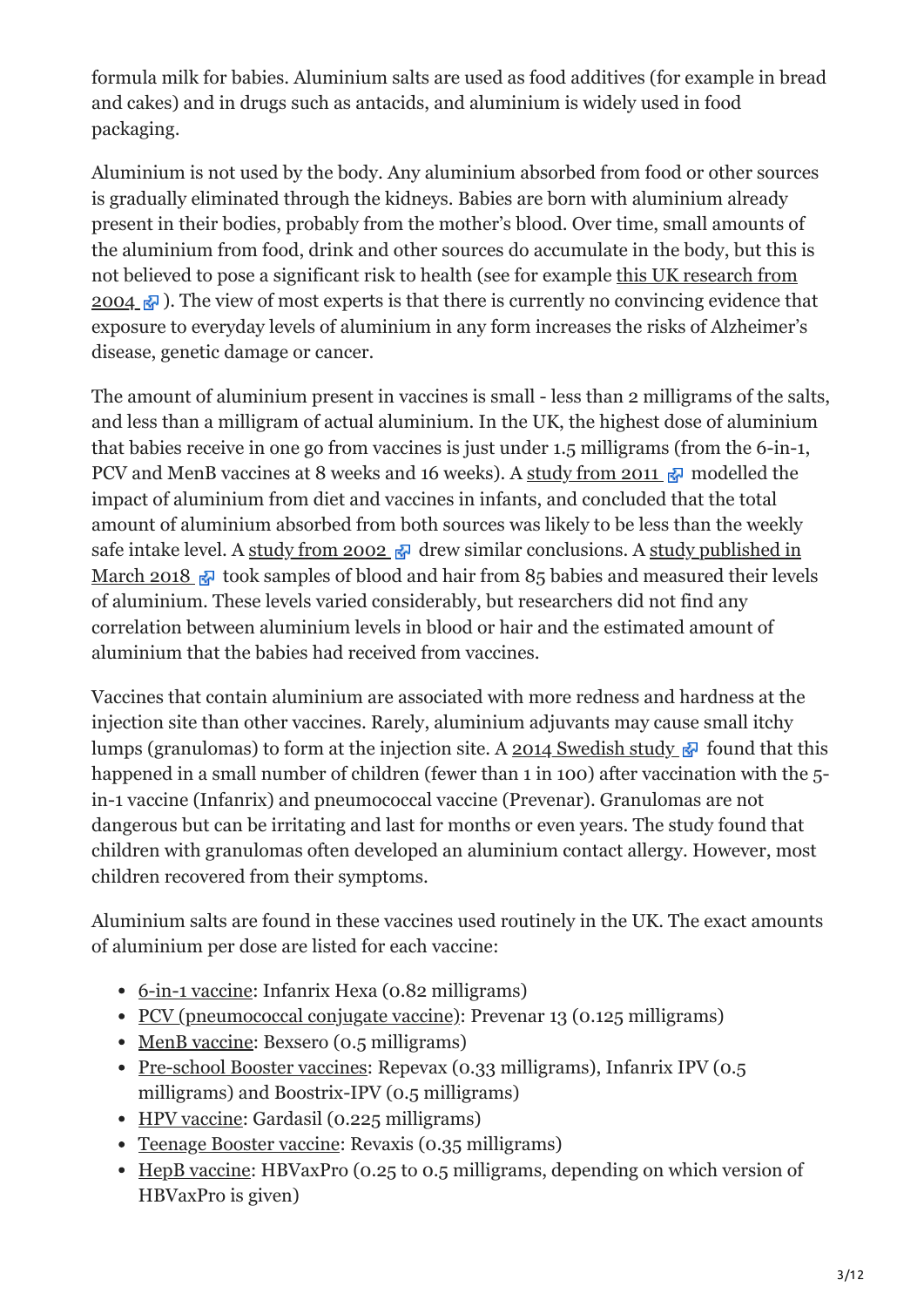#### **MF59 (squalene oil), an adjuvant**

MF59 is used in only one vaccine licensed in the UK: Fluad, a flu vaccine introduced in [the 2018-19 flu season for adults aged 65 and older \(see the page on the Inactivated Flu](https://vk.ovg.ox.ac.uk/vk/inactivated-flu-vaccine) Vaccine). Fluad is not a new vaccine; it was first licensed in 1997 and millions of doses have been given worldwide. MF59 is added to the vaccine to make it more effective. It is an adjuvant which helps to strengthen and lengthen the immune response to the vaccine. It may also lead to an increase in common side effects such as pain, swelling or redness at the injection site, slightly high temperature, headache, feeling generally unwell, shivering, or tiredness. However, there is no evidence that MF59 causes more serious adverse effects.

The main ingredient in MF59 is squalene oil, a naturally-occurring oil found in humans, plants and animals. The squalene oil in MF59 comes from fish oil and is highly purified before it is used. Fluad contains less than 10mg of squalene (1mg is one thousandth of a gram).

MF59 also contains very small amounts of these ingredients (around 1mg or less):

- polysorbate 80, sorbitan trioleate and sodium citrate. These are all emulsifiers which stop the squalene oil separating out from the water in the vaccine. Polysorbate 80 and sodium citrate are commonly used in food and drink. Sorbitan trioleate is a compound made from oleic acid (a natural fatty acid) and sorbitol, also found naturally in fruits and other foods.
- citric acid, used extensively in foods and drinks.

#### **Thiomersal, also called thimerosal in the US (a preservative)**

Thiomersal is a mercury-based preservative used in tiny quantities in some vaccines to prevent the growth of bacteria and fungi which can contaminate from the environment when the vaccine is opened.

Most single-dose vaccines do not contain thiomersal because they are used only once and so there is very little risk of contamination. However, some vaccines are produced in multi-dose vials. There are two reasons for this: they are cheaper, and they are easier to produce quickly in large quantities in the event of an epidemic. Tiny quantities of thiomersal are often used in multi-dose vaccines to stop them becoming contaminated once they are opened.

Thiomersal was removed from UK vaccines between 2003 and 2005, and is no longer found in any of the childhood or adult vaccines routinely used in the UK. Before 2005, thiomersal was present in diphtheria- and tetanus-containing vaccines, as well as hepatitis B vaccine and some flu vaccines. It was not used in the MMR vaccine, the Hib vaccine, the MenC vaccine, the oral polio vaccine or the BCG vaccine. Thiomersal was present in the Swine Flu (H1N1) vaccine Pandemrix, used in the 2009-10 and 2010-11 flu seasons in the UK. However, it is not present in any of the annual flu vaccines currently in use in the UK.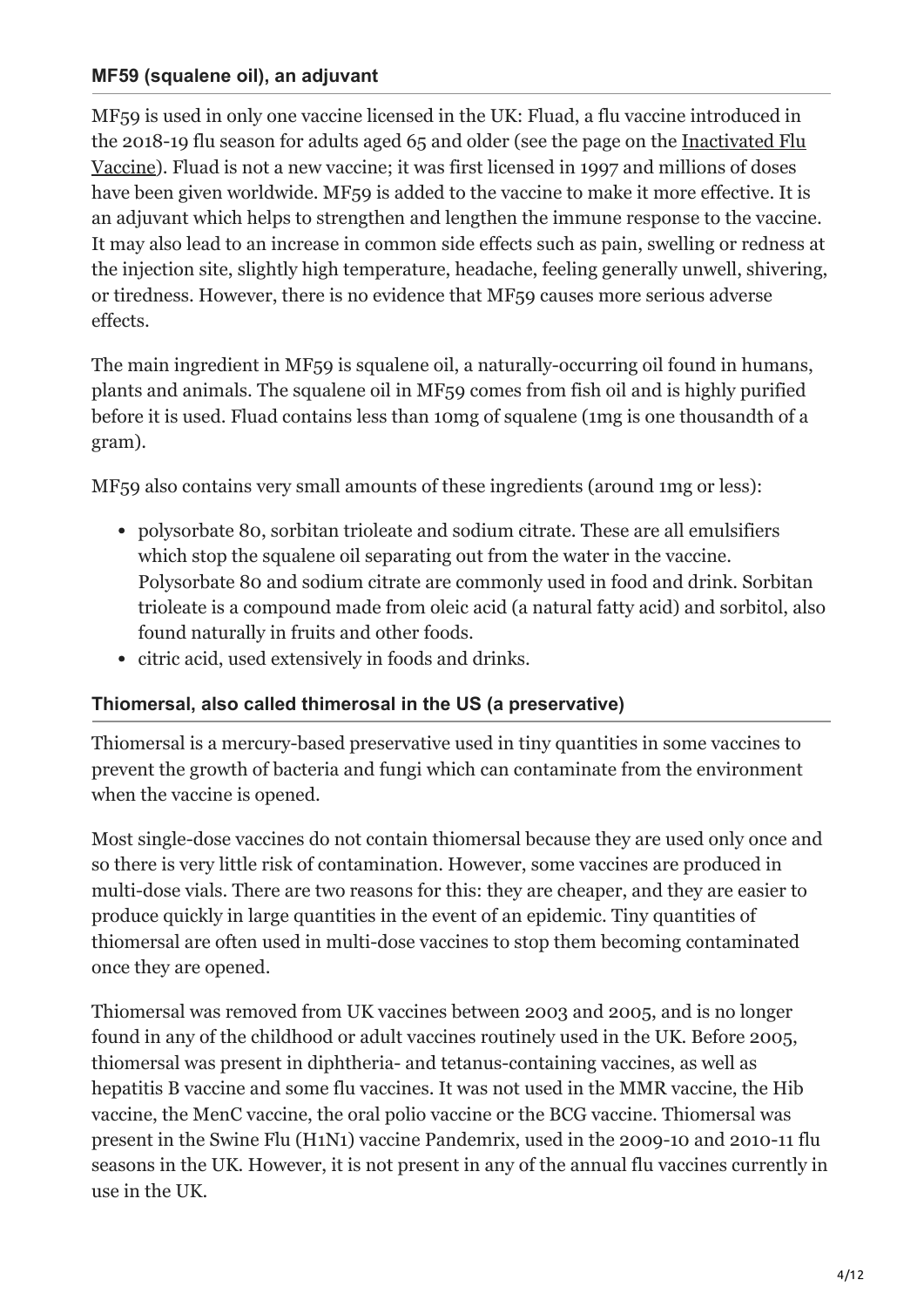In the US, UK and Europe, thiomersal was removed from vaccines as a precaution. This was in line with the global goal of reducing environmental exposure to mercury from all sources. However, there was no evidence that thiomersal in vaccines caused harm. Thiomersal contains a compound called ethyl mercury, but concern about mercury in the environment has centred on a different compound called methyl mercury, which accumulates in the food chain and in the human body. More detailed information can be found on the [US National Institute of Allergy and Infectious Disease](https://www.niaid.nih.gov/research/vaccines-thimerosal-use)  $\mathbb{R}$  website. A study from 2008  $\sigma$  showed that the ethyl mercury in thiomersal does not appear to accumulate in the bodies of even very small babies. It is cleared from the blood in 30 days, and the evidence suggests that it is passed out in the baby's stool (poo).

The World Health Organization (WHO) and the European Medicines Agency (EMA, previously EMEA) have both stated that there is no evidence of risk from thiomersal in vaccines. Read the [WHO statement](http://www.who.int/biologicals/areas/vaccines/thiomersal/en/)  $\mathbb{R}$  and the [EMA statement](http://www.ema.europa.eu/docs/en_GB/document_library/Scientific_guideline/2009/09/WC500003904.pdf)  $\mathbb{R}$ . There is also detailed [information about the safety of thiomersal on the US Food and Drug Administration's](http://www.fda.gov/BiologicsBloodVaccines/SafetyAvailability/VaccineSafety/UCM096228) pages  $\mathbb{R}$ .

A 2014 [Australian study of over a million children](https://www.ncbi.nlm.nih.gov/pubmed/24814559)  $\mathbb{F}$  found no evidence of a link between thiomersal in vaccines and autism development.

## **Gelatine (a stabiliser)**

Gelatine derived from pigs is used in some live vaccines as a stabiliser to protect live viruses against the effects of temperature. Gelatine in vaccines is highly purified and hydrolysed (broken down by water), so it is different from the natural gelatine used in foods. For example, very sensitive scientific tests have shown that no DNA from pigs can be detected in the nasal flu vaccine (Fluenz).

There have been a tiny number of cases of allergic reaction to vaccines containing gelatine (about one case for every 2 million doses of vaccine). People with a known allergy to gelatine should seek expert advice before receiving vaccines containing gelatine.

Members of Muslim or Jewish religious communities may be concerned about using vaccines that contain gelatine from pigs (porcine gelatine). According to Jewish laws, there is no problem with gelatine or any other animal substance if it is used in a product that does not go into the mouth. Some Muslim leaders have also ruled that the use of gelatine in vaccines does not break religious dietary laws, because it is highly purified and it is also injected or inhaled rather than ingested (eaten).

Gelatine is found in these vaccines used in the UK:

- the [Nasal Flu vaccine](https://vk.ovg.ox.ac.uk/vk/nasal-flu-vaccine) (Fluenz). However, very sensitive scientific tests have shown that no DNA from pigs can be detected in Fluenz. These tests show that the gelatine is broken down so much that the original source cannot be identified.
- one of the [MMR vaccines](https://vk.ovg.ox.ac.uk/vk/mmr-vaccine) (MMRVaxPro). (Priorix, the other MMR vaccine used in the UK, does not contain gelatine.)
- the [shingles vaccine](https://vk.ovg.ox.ac.uk/vk/shingles-vaccine) (Zostavax)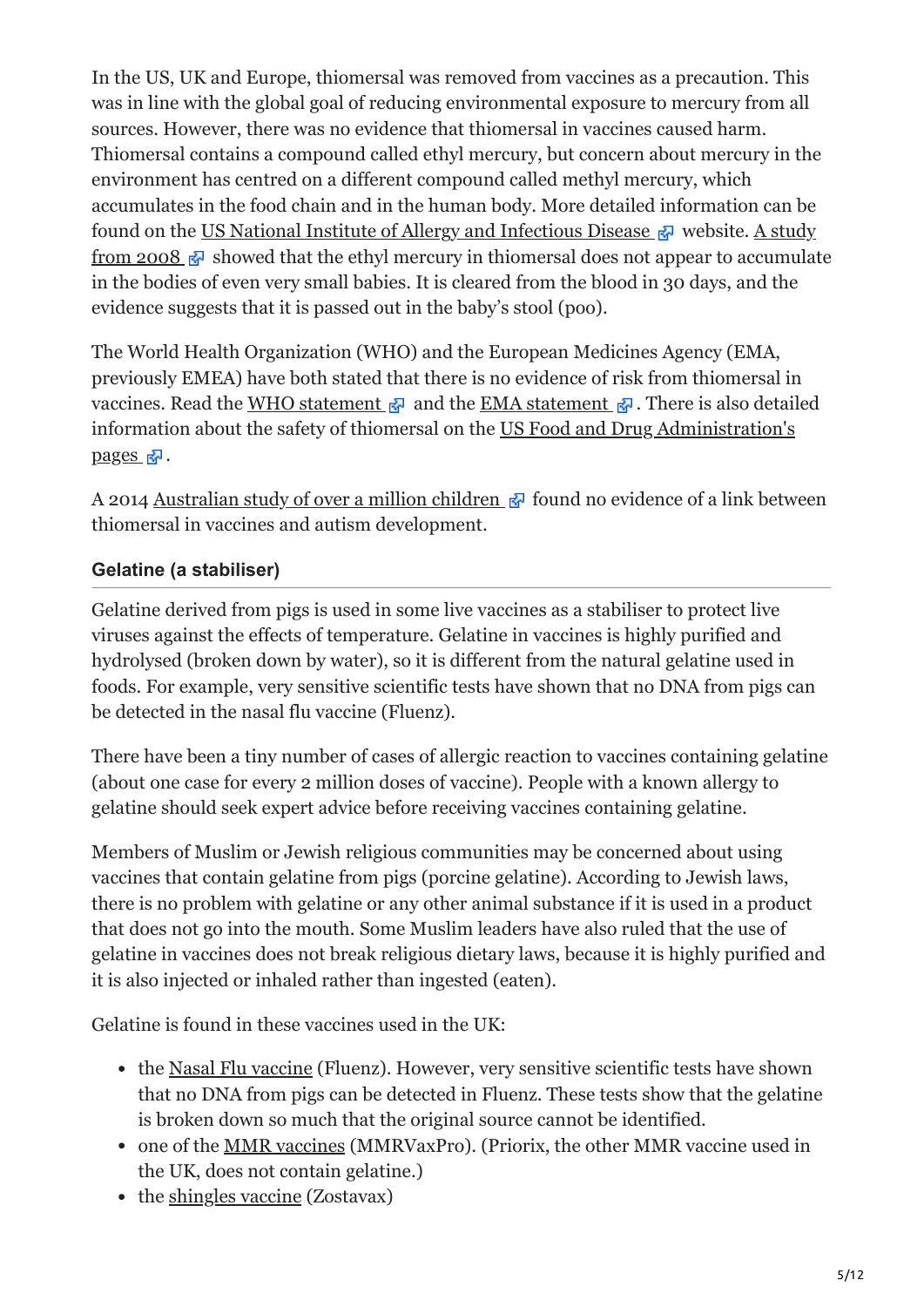one of the [chickenpox vaccines](https://vk.ovg.ox.ac.uk/vk/chickenpox-varicella-vaccine) (Varivax). (Varilrix, the other chickenpox vaccine used in the UK, does not contain gelatine.)

More information can be found in the NHS leaflet <u>'Vaccines and porcine gelatine'</u>  $\mathbb{F}$ . This information is also available in Arabic  $\mathbb{F}_q$ , [Bengali](https://assets.publishing.service.gov.uk/government/uploads/system/uploads/attachment_data/file/757212/Vaccines_porcine_gelatine_2018_A4_Bengali.pdf)  $\mathbb{F}_q$  and Urdu  $\mathbb{F}_q$ .

### **Sorbitol and other stabilisers**

Sorbitol is produced naturally in the human body and also found in fruit and berries. It is commonly used as a sweetener in foods and drinks. In vaccines it is used in small [quantities as a stabiliser. There may be up to 15 milligrams of sorbitol in the MMR](https://vk.ovg.ox.ac.uk/vk/mmr-vaccine) vaccines used in the UK (MMR VaxPro and Priorix). Sorbitol may also be present in one of the [chickenpox vaccines](https://vk.ovg.ox.ac.uk/vk/chickenpox-varicella-vaccine) (Varilrix). Sorbitol is usually harmless, but people with an allergy to sorbitol, or with rare inherited problems of fructose intolerance, should not receive vaccines containing sorbitol.

Other products used in very small quantities as stabilisers in vaccines include:

- **Sugar** (sucrose)
- **Lactose** (milk sugar)
- **Mannitol**, similar to **sorbitol** see above
- **Glycerol**, a common non-toxic substance often used as a food additive
- **Medium 199**, a solution which contains amino acids (the building blocks of proteins), mineral salts and vitamins
- **Arginine hydrochloride**, another common amino acid
- **Monosodium glutamate**, a salt made from the common amino acid glutamine
- **Urea**, a harmless organic compound found in the human body

## **Emulsifiers**

Polysorbate 80 is a common food additive used in several vaccines as an emulsifier (to hold other ingredients together). Compared with its use in foods, there is very little polysorbate 80 in vaccines.

## **Taste improvers**

The oral [rotavirus vaccine](https://vk.ovg.ox.ac.uk/vk/rotavirus-vaccine) (Rotarix) contains about a gram of sugar (sucrose) to give it a pleasant taste. This is about a quarter of a teaspoon of sugar.

## **Products used in the manufacture of the vaccine**

Unlike food products or other drug product listings, substances used in the production of a vaccine may also be listed under 'excipients', even though they are not added to the vaccine. However, many of the items listed do not actually remain in the finished vaccine. If they do, they will often be present in trace amounts.

## **Antibiotics**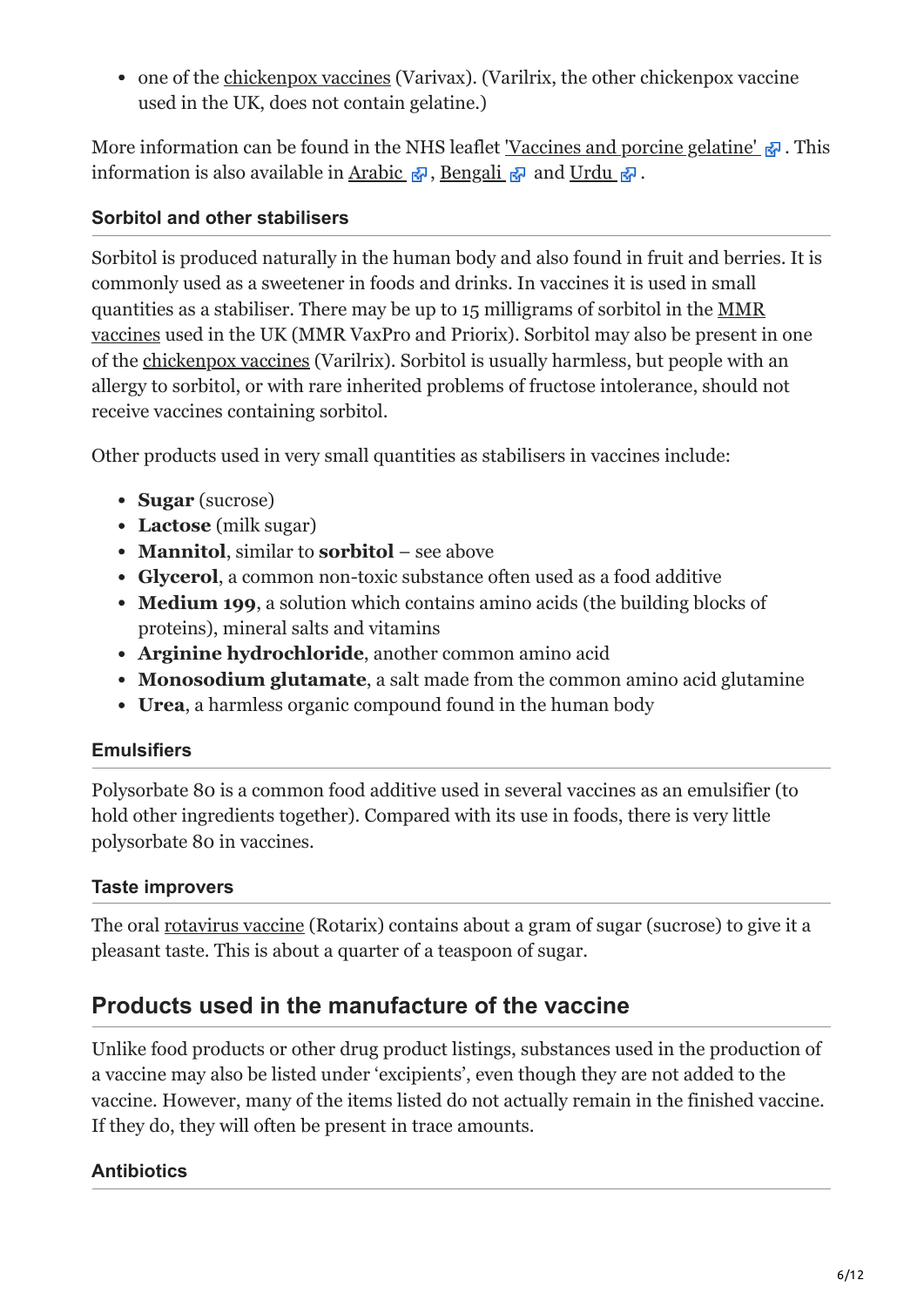Antibiotics are used during the manufacturing process of some vaccines to stop bacteria growing and contaminating the vaccine. However, antibiotics which commonly cause allergic reactions (such as penicillins, cephalosporins and sulphonamides) are not used in vaccines. Traces of five antibiotics may be found in some of the vaccines used in the UK. These are **neomycin**, **streptomycin**, **polymyxin b**, **gentamicin** and **kanamycin**. People with a known allergy to any of these antibiotics should ask for expert advice before receiving these vaccines.

Antibiotics are used in the manufacture of the following vaccines used in the UK:

- The [6-in-1 vaccine](https://vk.ovg.ox.ac.uk/vk/6-in-1-vaccine) (Infanrix Hexa) may contain traces of **neomycin** and **polymyxin b**
- The [MenB vaccine](https://vk.ovg.ox.ac.uk/vk/menb-vaccine) may contain a trace of **kanamycin**.
- Both [MMR vaccines](https://vk.ovg.ox.ac.uk/vk/mmr-vaccine) (MMRVaxPro and Priorix) may contain a trace of **neomycin**
- The [Nasal Flu vaccine](https://vk.ovg.ox.ac.uk/vk/nasal-flu-vaccine) (Fluenz) may contain a trace of **gentamicin**
- [Inactivated Flu Vaccines](https://vk.ovg.ox.ac.uk/vk/inactivated-flu-vaccine) may contain traces of **neomycin**, **streptomycin**, **polymyxin b**, **gentamicin** or **kanamycin**. Check the Patient Information Leaflet for the vaccine you are offered.
- One of the [Pre-school Booster vaccines](https://vk.ovg.ox.ac.uk/vk/pre-school-booster) (Repevax) may contain traces of **neomycin**, **streptomycin** and **polymyxin b**
- The [shingles vaccine](https://vk.ovg.ox.ac.uk/vk/shingles-vaccine) (Zostavax) may contain a trace of **neomycin**
- Both [chickenpox vaccines](https://vk.ovg.ox.ac.uk/vk/chickenpox-varicella-vaccine) (Varivax and Varilrix) may contain a trace of **neomycin**
- Some of the [hepatitis A vaccines](https://vk.ovg.ox.ac.uk/vk/hepatitis-a-vaccine) may contain a trace of **neomycin**. Check the Patient Information Leaflet for the vaccine you are offered.

## **Egg Proteins (Ovalbumin)**

Egg allergy is quite common in children under 5, and much more common in children than in adults. Around 60,000 children in the UK have egg allergies. In the UK schedule, both the [Nasal Flu Vaccine](https://vk.ovg.ox.ac.uk/vk/nasal-flu-vaccine) (Fluenz Tetra) and two of the [Inactivated Flu Vaccine](https://vk.ovg.ox.ac.uk/vk/inactivated-flu-vaccine)s may contain traces of egg proteins. This is because the flu virus is grown on fertilised hens' eggs. The [Joint Committee on Vaccination and Immunisation](https://www.gov.uk/government/groups/joint-committee-on-vaccination-and-immunisation)  $\mathbb{R}$  has advised that most children with an egg allergy can be safely vaccinated with the nasal flu vaccine (Fluenz Tetra). This is because the ovalbumin content is very low. The only exception is children who have a history of severe anaphylaxis to eggs which has previously needed treatment in intensive care. These children should be referred to specialists for immunisation in hospital. This advice is based on a recent study called SNIFFLE which tested Fluenza Tetra on several hundred children with egg allergy. See more information about the SNIFFLE study  $\mathbb{F}$  and an information sheet from Public Health England showing the [ovalbumin content of flu vaccines](https://assets.publishing.service.gov.uk/government/uploads/system/uploads/attachment_data/file/733430/Ovalbumin_influenza_vaccine_content_table_2018_2019.pdf)  $\mathbb{F}$  in the current flu season.

Other non-routine vaccines, such as **yellow fever vaccine**, may also contain egg proteins. Those with egg allergy should always ask about egg protein content before receiving a vaccine.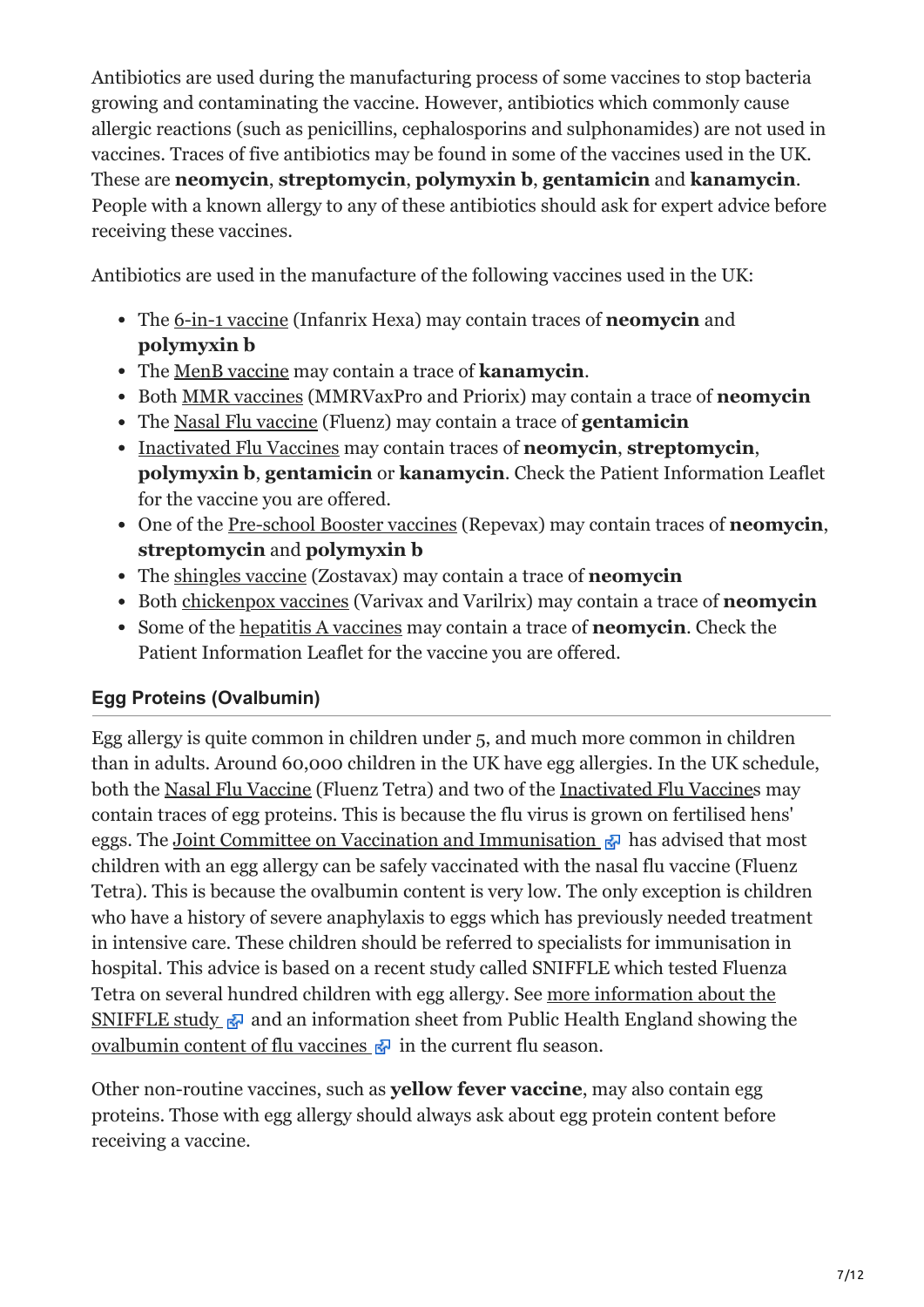In the past, people with an egg allergy were advised not to receive the [MMR vaccine](https://vk.ovg.ox.ac.uk/vk/mmr-vaccine). Advice on this changed more than ten years ago. The measles and mumps viruses are grown on a culture which contains chick embryo cells (not on eggs). This means that there is not enough egg protein in the MMR vaccine to cause allergic reactions, so children with severe egg allergies can safely receive the MMR. Doctors have carefully studied this issue and confirmed that there is no increased risk of reactions to the MMR vaccine in children who are allergic to eggs. See the video about this on the [MMR vaccine page](https://vk.ovg.ox.ac.uk/vk/mmr-vaccine) under 'Ingredients'.

### **Yeast Proteins**

Yeast is used in the production of the [HPV vaccine](https://vk.ovg.ox.ac.uk/vk/hpv-vaccine) (Gardasil) used in the UK. Department of Health advice is that the HPV vaccine can be given to yeast allergy sufferers because the final product does not contain any yeast.

A tiny quantity of yeast protein may remain in the [6-in-1 vaccine](https://vk.ovg.ox.ac.uk/vk/6-in-1-vaccine) (Infanrix Hexa) and the [Hepatitis B vaccines](https://vk.ovg.ox.ac.uk/vk/hepatitis-b-vaccine) used in the UK, but there is no evidence that this can cause allergic reactions.

#### **Latex**

Latex (natural rubber) is used in the packaging of some vaccines. For example, the needle tip of the syringe may be protected with a latex bung. This is a risk for people who have a severe allergy to latex (one that causes an anaphylactic reaction), and they should talk to a doctor before receiving a vaccine. People who have less severe latex allergies (for example, a history of contact allergy to latex gloves) are not at risk from latex in vaccine packaging.

In the UK the product information leaflets of the following vaccines state that latex is used in the packaging:

- [Hepatitis B vaccines](https://vk.ovg.ox.ac.uk/vk/hepatitis-b-vaccine) (HBVaxPro and Engerix B)
- [MenB vaccine](https://vk.ovg.ox.ac.uk/vk/menb-vaccine) (Bexsero)

#### **Formaldehyde and Glutaraldehyde**

Formaldehyde is an organic compound found naturally in many living things. It is used in the production of some vaccines to inactivate toxins from bacteria and viruses (for example, poliovirus, Hepatitis B antigen, and diphtheria and tetanus toxins). It is possible that tiny traces may remain in the [6-in-1 vaccine](https://vk.ovg.ox.ac.uk/vk/6-in-1-vaccine) (Infanrix Hexa), [Hepatitis B vaccine](https://vk.ovg.ox.ac.uk/vk/hepatitis-b-vaccine) [\(HBVaxPro\), one of the P](https://vk.ovg.ox.ac.uk/vk/teenage-booster-vaccine)[re-school Booster vaccines](https://vk.ovg.ox.ac.uk/vk/pre-school-booster) [\(Repevax\), and the Teenage Booster](https://vk.ovg.ox.ac.uk/vk/teenage-booster-vaccine) vaccine (Revaxis). However, formaldehyde breaks down quickly in water (and most of the vaccine is water).

The human body produces and uses formaldehyde as part of the process of metabolism. The amount of natural formaldehyde in a 2-month-old infant's blood (around 1.1 milligrams in total) is ten times greater than the amount found in any vaccine (less than 0.1 milligrams). A pear contains around 50 times more formaldehyde than is found in any vaccine.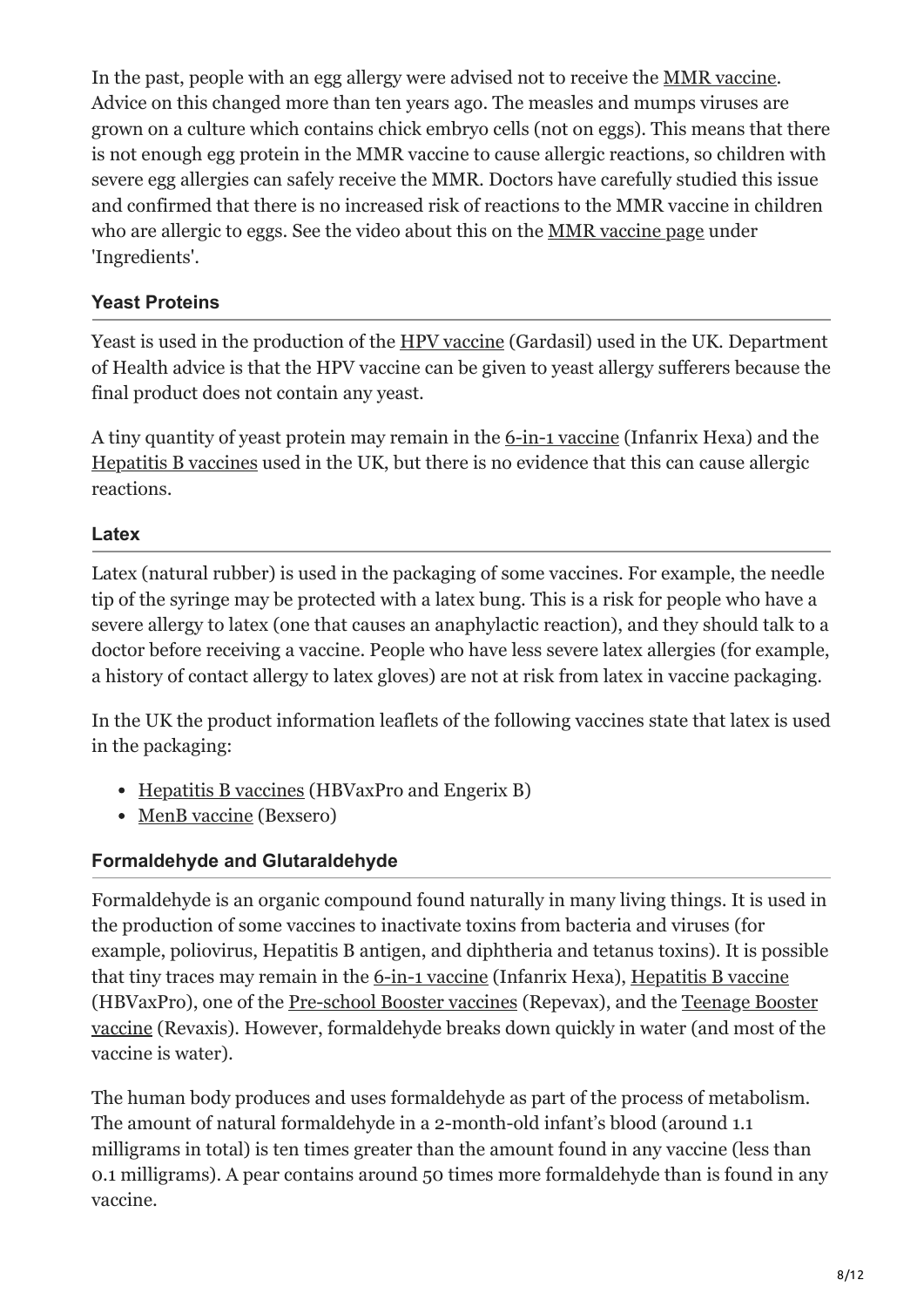Glutaraldehyde is a similar kind of organic compound which is also used to inactivate [toxins from bacteria used in vaccines. A trace may remain in one of the Pre-school](https://vk.ovg.ox.ac.uk/vk/pre-school-booster) Booster vaccines (Repevax).

### **Acidity Regulators**

Like all other living things, viruses and bacteria need to be kept at the right pH (acid/alkaline level). A number of different products are used in very small quantities to help keep the pH balance right while vaccines are being manufactured. These products include:

- **Salts based on potassium phosphate and sodium phosphate**. These are common and harmless. As well as keeping the pH balance, they also help to keep the fragments of active ingredient suspended in the water, so that they do not settle out. A product called Hanks' Salts, which contains these salts and others, is sometimes used.
- **Disodium adipate**, also commonly used as a food additive.
- **Succinic acid**, which is involved in several chemical processes in the body.
- **Sodium hydroxide** and **hydrochloric acid**: when these are used they react together to form water and harmless salts, and so do not appear in the final vaccine in their original form.
- **Histidine**, an amino acid found in almost every protein in the human body.
- **Sodium borate (borax)**: a few micrograms (millionths of a gram) may remain in the [Hepatitis B vaccine](https://vk.ovg.ox.ac.uk/vk/hepatitis-b-vaccine) (HBVaxPro) and the [HPV vaccine](https://vk.ovg.ox.ac.uk/vk/hpv-vaccine) (Gardasil). This amount is too small to cause any harm.
- **Trometamol**, also used in the manufacture of other medicines.

## **Growing the active ingredients**

#### **Human Cell Lines**

For some vaccines, the active ingredient is grown in laboratories on cultures that contain human cells. Some viruses, such as chickenpox (varicella), grow much better in human cells. After they are grown, the viruses are purified several times to remove the cell culture material. This makes it unlikely that any human material remains in the final vaccine.

For vaccines used in the UK, human cell lines are used to grow viruses for these vaccines:

- the rubella part of both [MMR vaccines](https://vk.ovg.ox.ac.uk/vk/mmr-vaccine) (MMRVaxPro and Priorix)
- the [shingles vaccine](https://vk.ovg.ox.ac.uk/vk/shingles-vaccine) (Zostavax)
- both [chickenpox vaccines](https://vk.ovg.ox.ac.uk/vk/chickenpox-varicella-vaccine) (Varivax and Varilrix)

The cell lines currently used (called WI-38 and MRC-5) were started in the 1960s using lung cells taken from two aborted foetuses. The abortions were legal and agreed to by the mothers, but they were not performed for the purpose of vaccine development.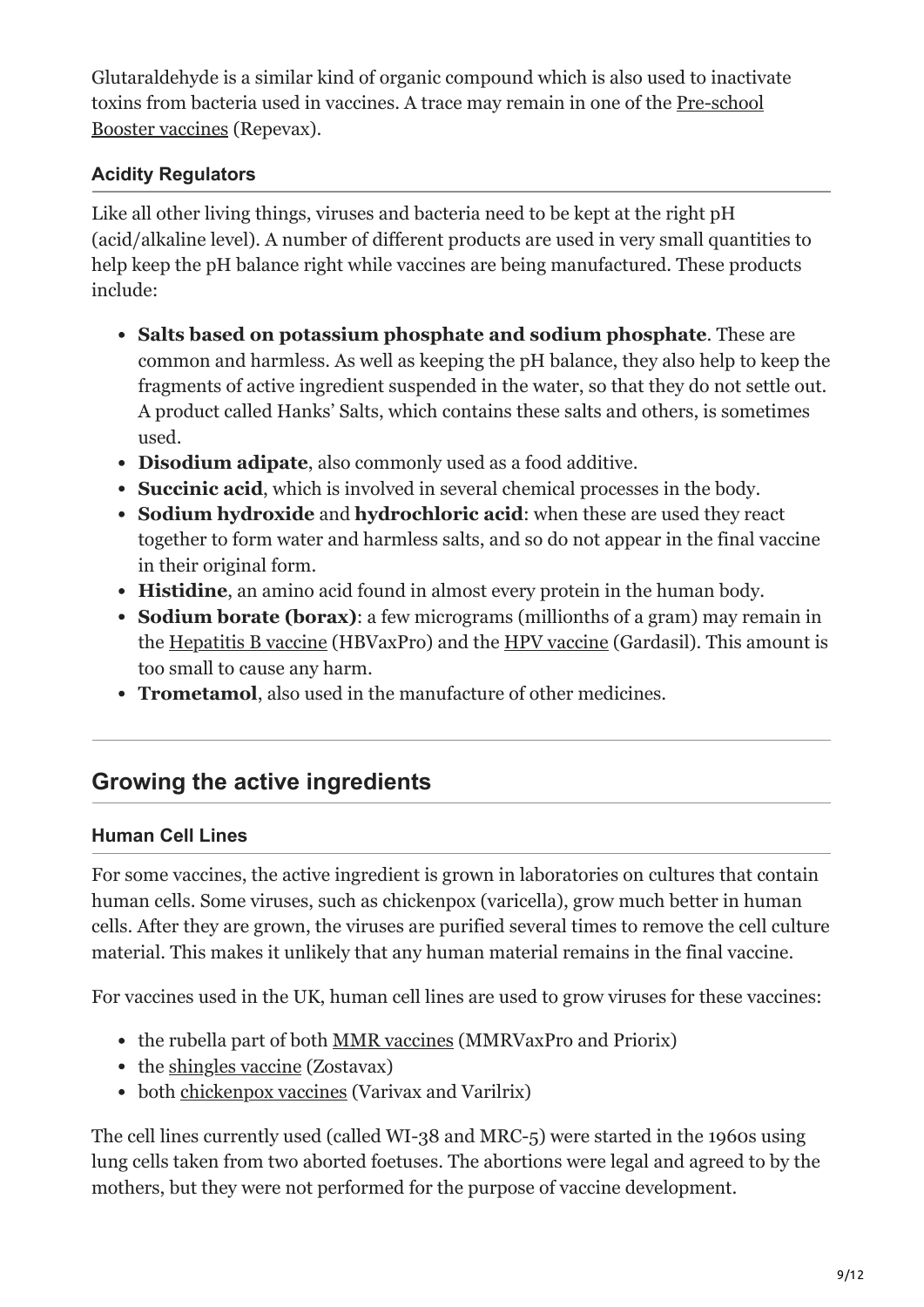Some people may have moral concerns about using a vaccine produced in this way. In 2005 the Vatican's Pontifical Academy for Life issued a [statement](http://www.immunize.org/concerns/vaticandocument.htm)  $\mathbb{F}_{q}$  called 'Moral reflections on vaccines prepared from cells derived from aborted human foetuses'. This statement says that they believe it is wrong to make vaccines using human cell strains derived from foetuses, and that there is a 'moral duty to continue to fight' against the use of such vaccines and to campaign for alternatives. However, it also states that if the population is exposed to 'considerable dangers to their health' through diseases such as rubella (German measles), then 'vaccines with moral problems pertaining to them may also be used on a temporary basis'.

### **HEK-293 cell line**

The manufacturing process for the Oxford-AstraZeneca vaccine involves the production of a virus, the adenovirus, which carries the genetic material to the cells inside the body. To produce this virus in the laboratory, a "host" cell line is needed. The Oxford-AstraZeneca vaccine uses a cell line called HEK-293 cells.

HEK-293 is the name given to a specific line of cells used in various scientific applications. The original cells were taken from the kidney of a legally aborted foetus in 1973. HEK-293 cells used nowadays are clones of those original cells, but are not themselves the cells of aborted babies.

The Department for Social Justice of the Catholic Bishops' Conference of England and Wales [released a statement](https://www.cbcew.org.uk/bishops-issue-updated-statement-on-covid-19-and-vaccination/) addressing the use of HEK-293 cells in the COVID-19 vaccine. They say that "one may in good conscience and for a grave reason receive a vaccine sourced in this way", and "that one does not sin by receiving the vaccine".

Other therapeutic products which use HEK-293 cells as a producer cell line include Ad5 based vaccines, such as Cansino's COVID-19 vaccine, Adeno associated viruses (AAV) and lentiviruses as gene therapy vectors for various diseases. Many of these products are in clinical trials.

## **Animal Cell Lines**

Viruses for some vaccines are grown in laboratories using animal cell cultures. This is because viruses will only grow in human or animal cells. In the UK schedule this applies to these vaccines:

- The polio part of the <u>6-in-1 vaccine</u> (Infanrix Hexa), the <u>[pre-school booster vaccines](https://vk.ovg.ox.ac.uk/vk/pre-school-booster)</u> (Repevax, Infanrix IPV and Boostrix-IPV) and the [teenage booster vaccine](https://vk.ovg.ox.ac.uk/vk/teenage-booster-vaccine) (Revaxis)
- The [Rotavirus vaccine](https://vk.ovg.ox.ac.uk/vk/rotavirus-vaccine) (Rotarix)
- One of the [Inactivated flu vaccines](http://vk.ovg.ox.ac.uk/vk/inactivated-flu-vaccine) (QIVc)

Viruses for these vaccines are grown on Vero cells. This is a cell line started in the 1960s using kidney cells from an African green monkey.

The measles and mumps parts of the [MMR vaccines](https://vk.ovg.ox.ac.uk/vk/mmr-vaccine) (MMRVaxPro and Priorix) are grown on a culture which began with cells taken from a chick embryo.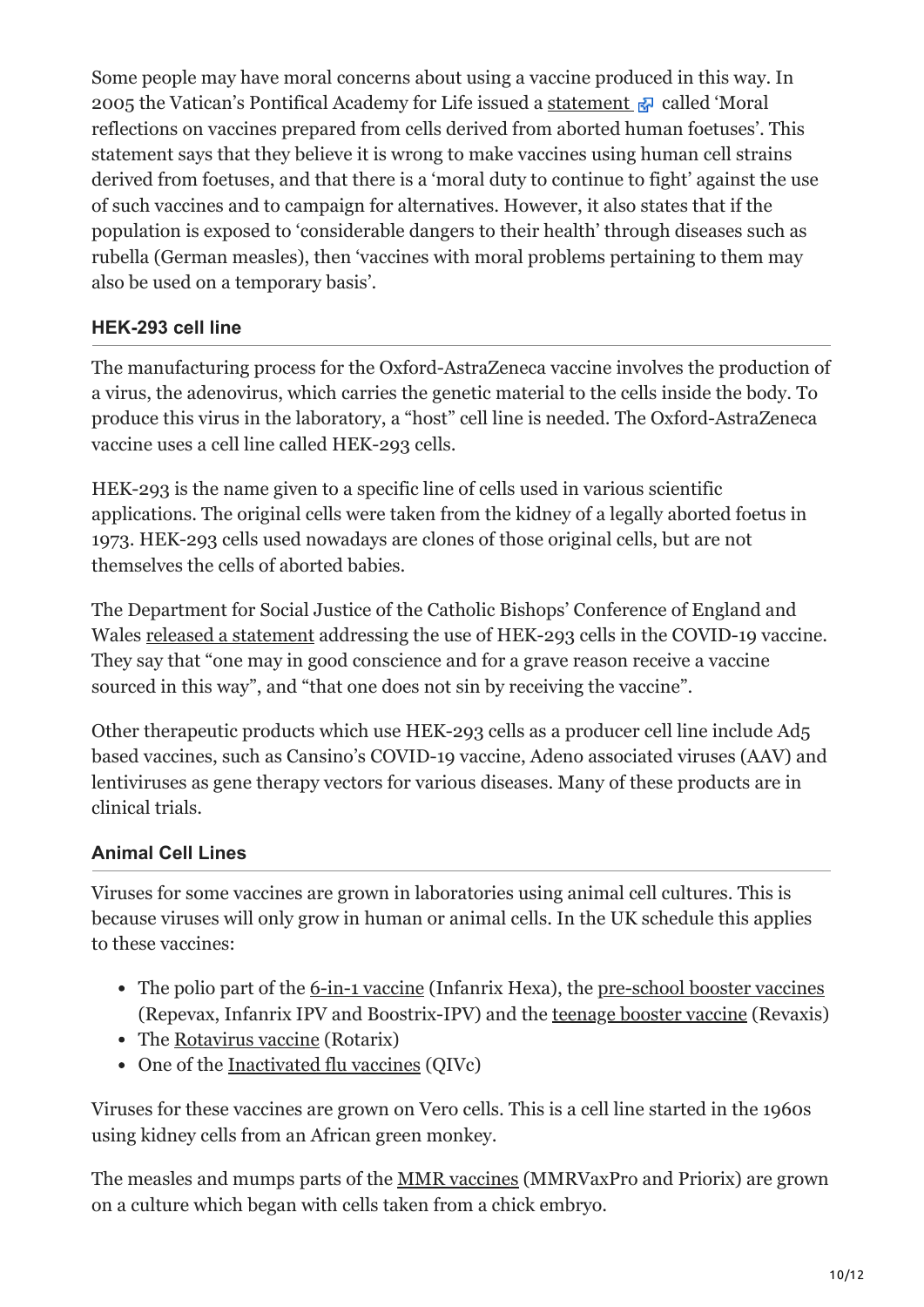There is no evidence of any risk that animal diseases can be transmitted by vaccines grown on animal cell lines.

### **Genetically Modified Organisms (GMOs)**

The only vaccine in the UK schedule which contains GMOs is the [Nasal Flu vaccine](https://vk.ovg.ox.ac.uk/vk/nasal-flu-vaccine) (Fluenz). The viruses for flu vaccines are usually made by injecting two flu virus strains into an egg and letting them recombine naturally to make new strains. Researchers then look through all the new viruses to see which one has the features they are looking for to make this year's vaccine. The viruses used to make Fluenz are custom-made by putting together individual genes that will give the right features. This is a quicker and more accurate process.

The Oxford-AstraZeneca vaccine for COVID-19, ChAdOx1 nCoV-19, is made using a modified adenovirus, which is used to carry the genetic code for the coronavirus spike protein. This means that the vaccine is a GMO. The adenovirus has been modified in this way to prevent it from replicating inside the body so that it cannot cause an infection.

### **Recombinant DNA Technology**

Recombinant vaccines are made using bacterial or yeast cells to manufacture the vaccine. A small piece of DNA is taken from the virus or bacterium that we want to protect against. This is inserted into other cells to make them produce large quantities of active ingredient for the vaccine (usually just a single protein or sugar).

For example, to make the [hepatitis B vaccine,](https://vk.ovg.ox.ac.uk/vk/hepatitis-b-vaccine) part of the DNA from the hepatitis B virus is inserted into the DNA of yeast cells. These yeast cells are then able to produce one of the surface proteins from the hepatitis B virus, and this is purified and used as the active ingredient in the vaccine. Proteins for the [HPV vaccine](https://vk.ovg.ox.ac.uk/vk/hpv-vaccine), part of the [MenB vaccine](https://vk.ovg.ox.ac.uk/vk/menb-vaccine) and the hepatitis B part of the [6-in-1 vaccine](https://vk.ovg.ox.ac.uk/vk/6-in-1-vaccine) are produced using a similar technique.

#### **Bovine products**

'Bovine products' refers to any product that is derived from a cow or calf (such as bovine serum, which comes from cow's blood). Some sources state that bovine products may be present in the media that are used to grow the viruses or bacteria that are used to make the components of some vaccines. The Vaccine Knowledge Project has only been able to find one vaccine currently used in the UK which states that bovine products are used in its manufacture. This is Repevax, one of the [Pre-school Booster](https://vk.ovg.ox.ac.uk/vk/pre-school-booster) vaccines available in the UK. The Summary of Product Characteristics sheets (SPC) for Repevax states that bovine serum albumin is used in the manufacture of the vaccine and that trace amounts may remain in the vaccine. This is potentially a risk for people who are severely allergic to bovine products. Other vaccines in use in the UK may use bovine products in their manufacture, but this is not stated on their SPCs.

The European Medicines Agency (EMA) has issued a series of statements and Q&A sheets on the [risk posed by bovine products used in vaccine manufacture](https://www.ema.europa.eu/en/questions-answers-bovine-spongiform-encephalopathies-bse-vaccines)  $\mathbb{R}$ . These have been prepared in response to the recognition of BSE in the 1980s and are regularly updated.